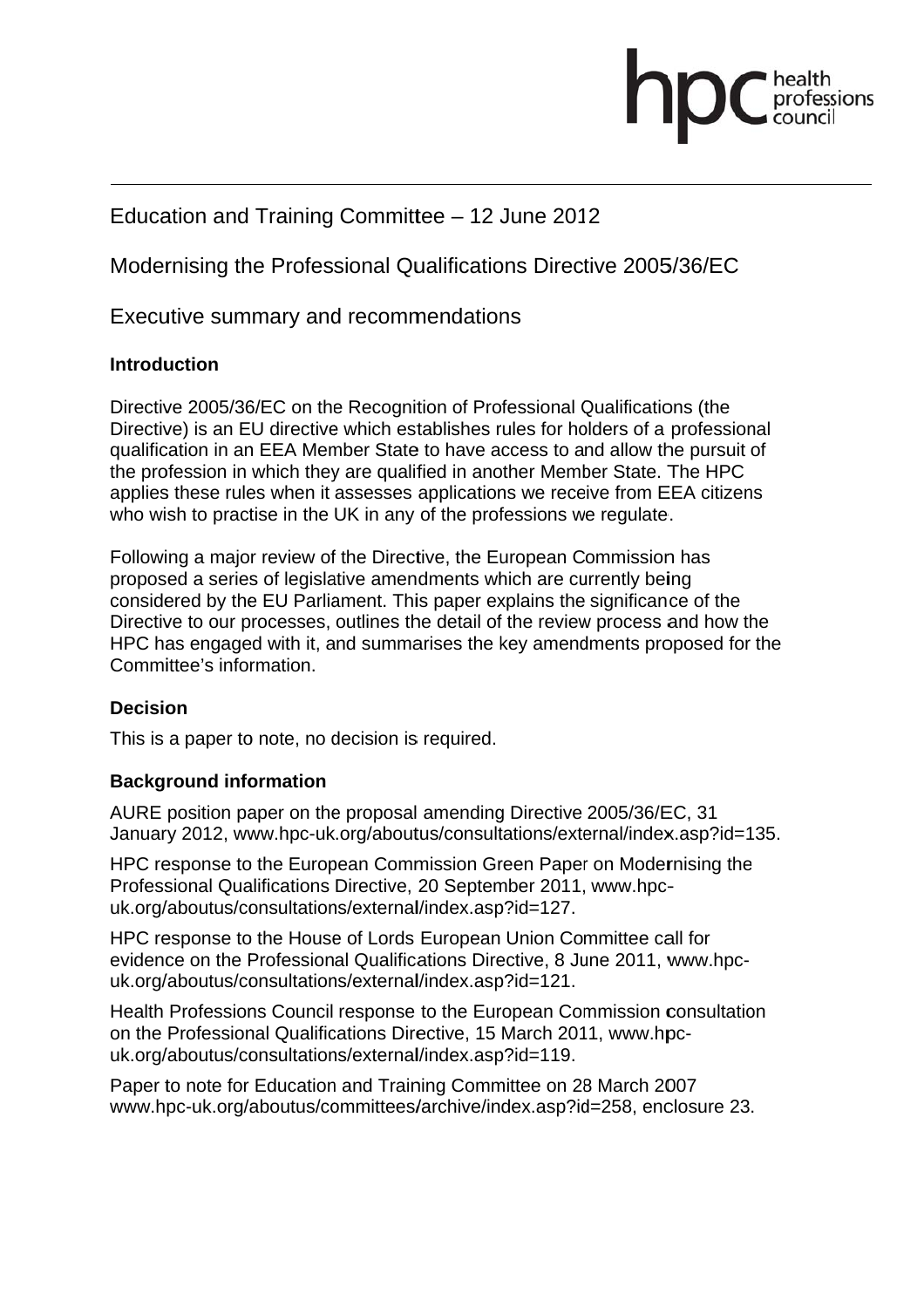## **Resource implications**

The current resource implications for the Policy and Standards Department around responding to any future requests for comment on the proposals are accounted for in department planning for 2011/12.

There may be some future resource implications resulting from changes to the Directive. Once the amendments to the legislation are passed by the EU Parliament and it is clear how the HPC will be affected, further information about the resource implications of the changes will be given to the Committee.

#### **Financial implications**

None at this time. There may be some future financial implications resulting from changes to the Directive. Once the amendments to the legislation are passed by the EU Parliament and it is clear how the HPC will be affected, further information about the financial implications of the changes will be given to the Committee.

## **Appendices**

None

## **Date of paper**

30 May 2012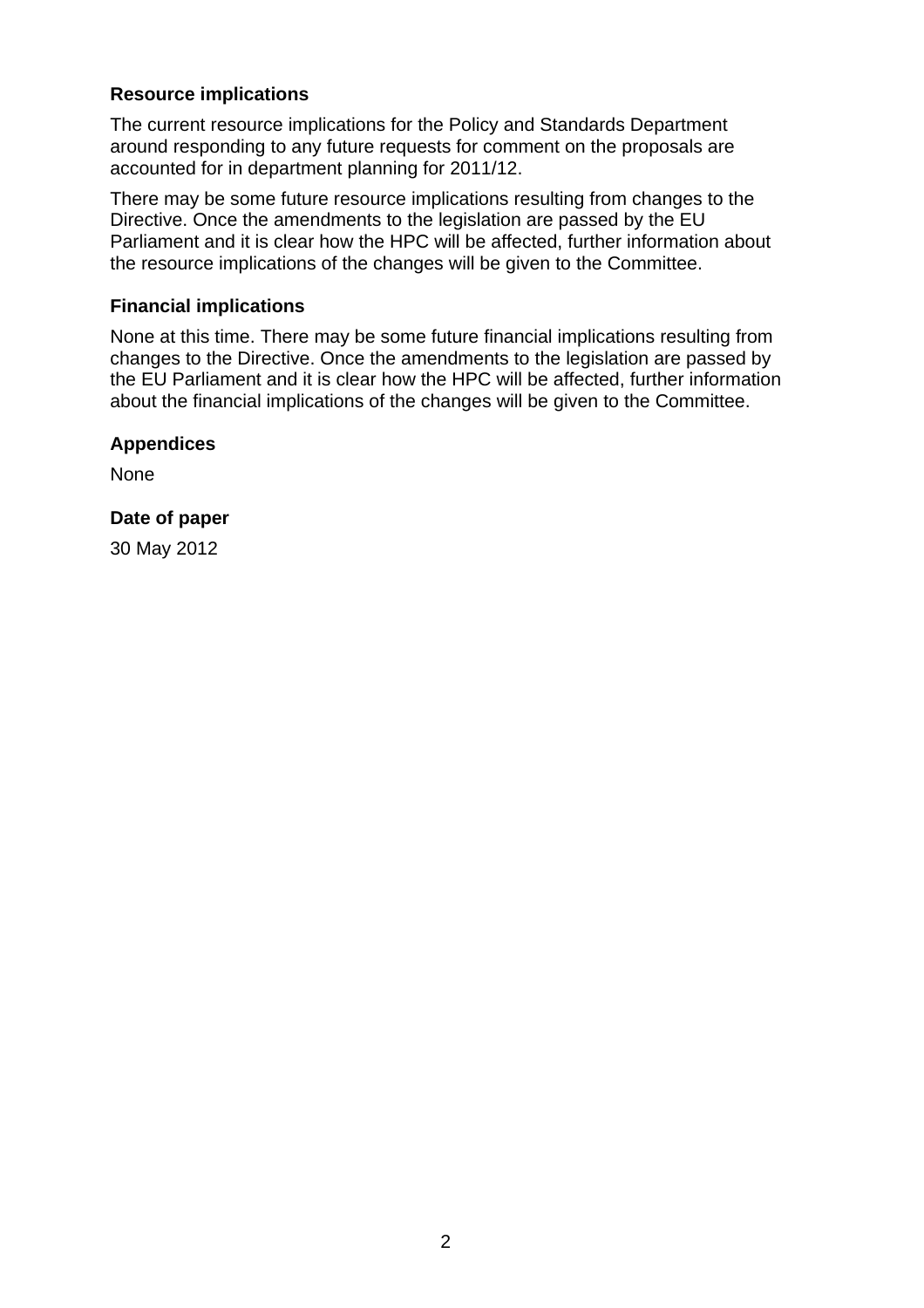# professions

## Education and Training Committee - 12 June 2012

## Modernising the Professional Qualifications Directive 2005/36/EC

## **Introduction**

Directive 2005/36/EC on the Recognition of Professional Qualifications (the Directive) is an EU Directive which establishes rules for holders of a professional qualification in an EU Member State to have access to and allow the pursuit of the profession in which they are qualified in another Member State. The HPC applies these rules when it assesses applications we receive from European Economic Area (EEA) citizens who wish to practise in the UK in any of the professions we regulate.

Since the Directive came into effect in the UK in 2007, a number of concerns have been raised about the practical application of some of the rules it sets out. In response to these concerns, in March 2010 the European Commission launched a major evaluation of the Directive, with a view to proposing some changes to the legislation. The EU Parliament is now considering proposed amendments to the Directive. The amendments are expected to be passed into legislation by the end of 2012.

The HPC has engaged in the ongoing review of the Directive in a number of ways. This paper explains the significance of the Directive to our processes, outlines the detail of the review process and how the HPC has engaged with it, and summarises the key amendments proposed. It also sets out how the proposed amendments to the Directive could affect the HPC.

## Directive 2005/36/EC

Directive 2005/36/EC on the Recognition of Professional Qualifications was adopted by the EU Parliament and Council in 2005 and came into force in the UK in October 2007. It reorganised and harmonised the rules about the recognition of professional qualifications between EU Member States. It also introduced a new regime on temporary mobility of professionals between Member States.

The Directive is applied by the HPC when we receive applications from citizens from EEA countries who wish to practise in any of the professions we regulate in the UK. The professions regulated by the HPC are part of the 'general system' of recognition. This means that EEA professionals who apply to the HPC must-like other international applicants—prove that they meet the standards of proficiency we set for their profession, but there are certain principles that we must apply when we process these applications.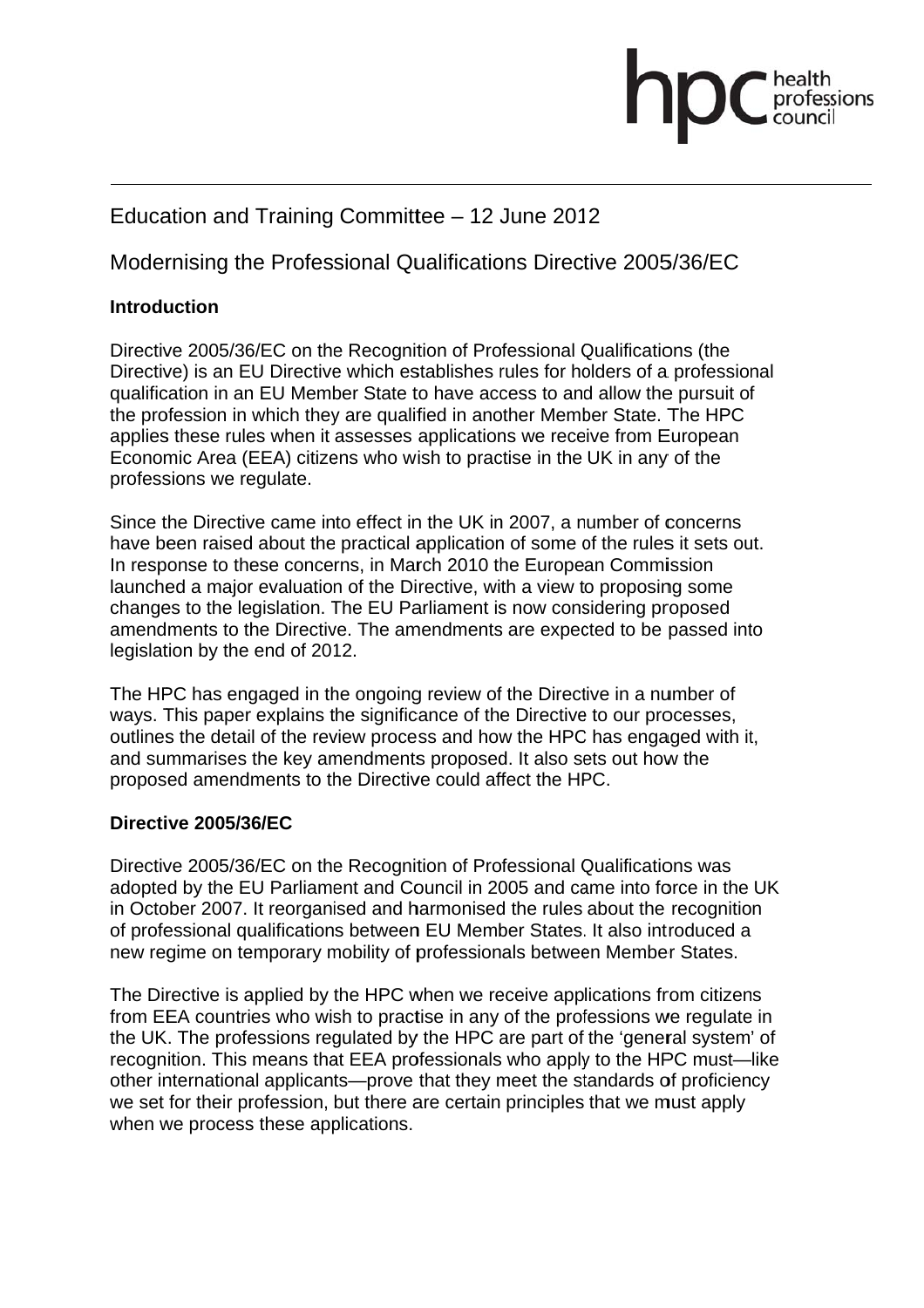The key principles of the Directive relevant to the HPC are:

- mutual recognition—once a professional is allowed to practise in one EEA member state they can practise in another;
- restriction of movement and the internal market mechanism—only measures that apply to UK nationals can be applied to EEA nationals, these must be equivalent, attainable, and proportional;
- maximum application assessment period of three months;
- freedom of establishment;
- provision of services on a temporary and occasional basis—the HPC holds a 'temporary and occasional' register;
- language competence—regulators cannot systematically test language as a condition of recognition;
- the duty to exchange information between competent bodies (regulators) regarding disciplinary action or criminal sanctions or serious circumstances likely to affect the ability of a person to practice their profession.

## **Reviewing the Directive**

Since the Directive was adopted, a number of concerns about how it works in practical terms have been raised. Concerns have been expressed about the length and complexity of recognition procedures that professionals must go through to be able to practise in other states; many professionals have found it difficult to find information on the recognition of their qualifications in other EU states, and then to apply for recognition.

As a result of these concerns the European Commission launched a major evaluation of the Professional Qualifications Directive in March 2010. The process for the review has been as follows:

- March July 2010: European Commission asked competent authorities (regulators) and national coordinators of the Directive to share their experience of implementing the Directive's requirements
- October 2010: European Commission published a transposition report including 180 experience reports drawn up by competent authorities in the Member States in the previous months
- 7 January 2011: Directorate General for Internal Market and Services launched a public consultation on the Directive
- January 2011: European Commission forms a steering group on the issue of the European Professional Card
- 5 June 2011: House of Lords European Committee called for evidence to inform its review of the Directive
- 22 June 2011: European Commission published a Green Paper on the Directive, setting out draft proposals for changes to be made to the Directive
- 19 December 2011: European Commission adopted a legislative proposal for modernising Directive 2005/36/EC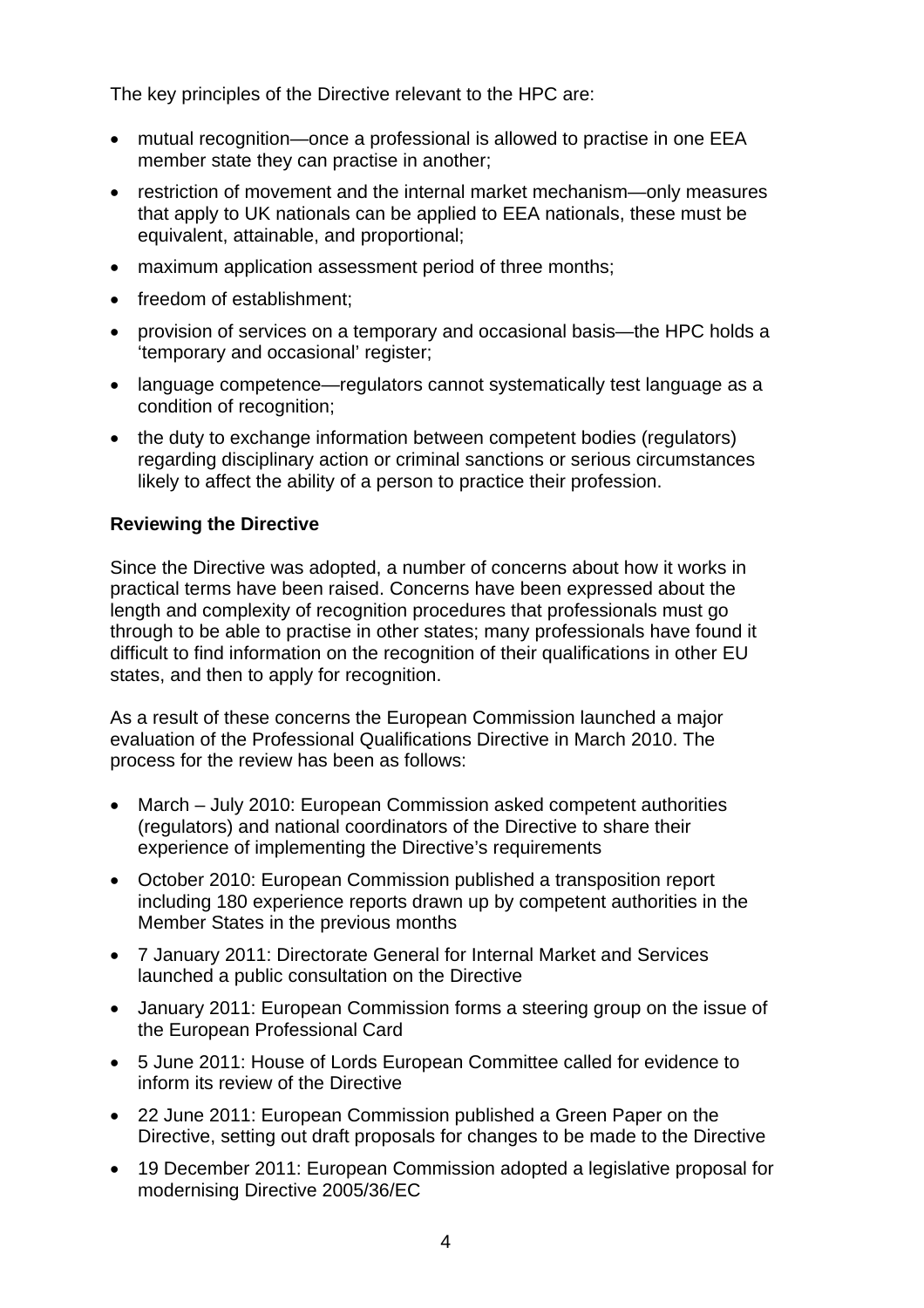- January 2012-present: Directive being considered by the Internal Market and Consumer Protection Committee of the EU Parliament
- November-December 2012: The Directive is expected to be agreed by the European Parliament and Council by end of 2012. It is expected that the changes will come into effect from 2014 onwards.

## **The legislative proposal**

The legislative proposal sets out the following modifications to the Directive, with the aim of facilitating the mobility of professionals by:

- introducing a 'European professional card' for interested professions, which could simplify the administrative requirements and reduce the deadlines for obtaining the recognition of qualifications;
- improving access to information and offering professionals the option to apply for recognition online through a point of single contact;
- introducing the possibility of partial access to a profession, where the activities covered by a regulated profession differ from one Member State to another;
- facilitating the conditions of temporary mobility in case of professional accompanying service users in another Member State;
- introducing 'common training platforms' to harmonise the training requirements for professions that are not part of the automatic recognition regime;
- ensuring transparency on the scope and justification of the regulated professions existing in each Member State;
- introducing an alert mechanism between competent authorities in case of professionals who have been suspended or struck off; and
- clarifying the conditions in which competent authorities can check the language skills of the mobile professionals.

## **HPC's engagement**

The HPC Executive has engaged with each stage of the review process—we have shared our views on the effectiveness of the current Directive, and responded to each of the consultation stages listed above. At each stage we have emphasised the importance of promoting the safety of the public through effective regulation and ensuring proper standards in the practice of health and social care.

We have also joined with other UK professional regulators to put forward our views through the Alliance of UK Health Regulators on Europe (AURE). AURE brings together ten of the health and social care regulators in the United Kingdom to work collaboratively on European issues affecting patient and client safety.

HPC Chief Executive Marc Seale presented our views on the Directive to the House of Lords European Committee in June 2011, and in April 2012 he spoke about the principles of the proposed European professional card to the EU Parliament Internal Market and Consumer Protection Committee.